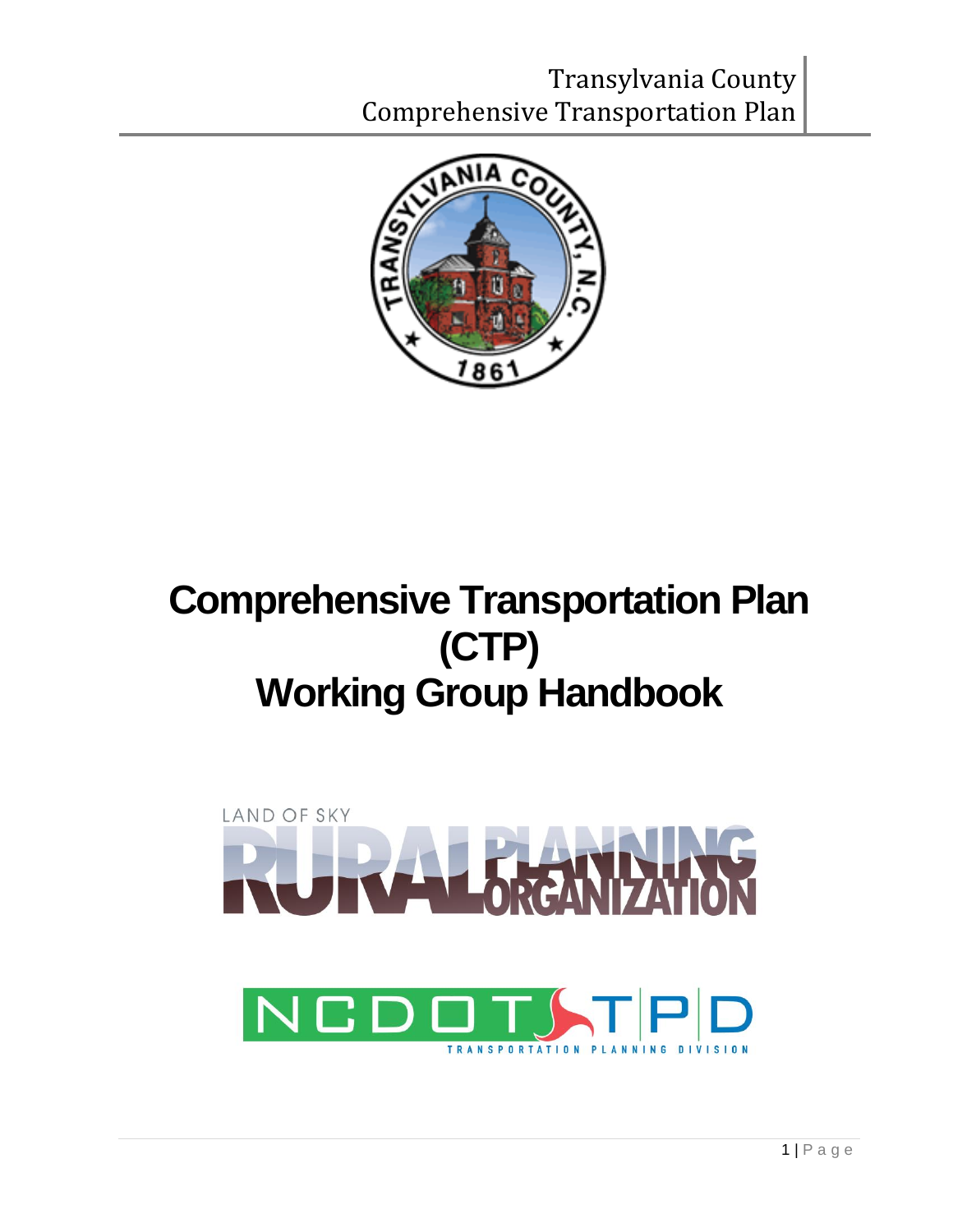# **CONTENTS**

| Page |
|------|
|      |
|      |
|      |
|      |
|      |
|      |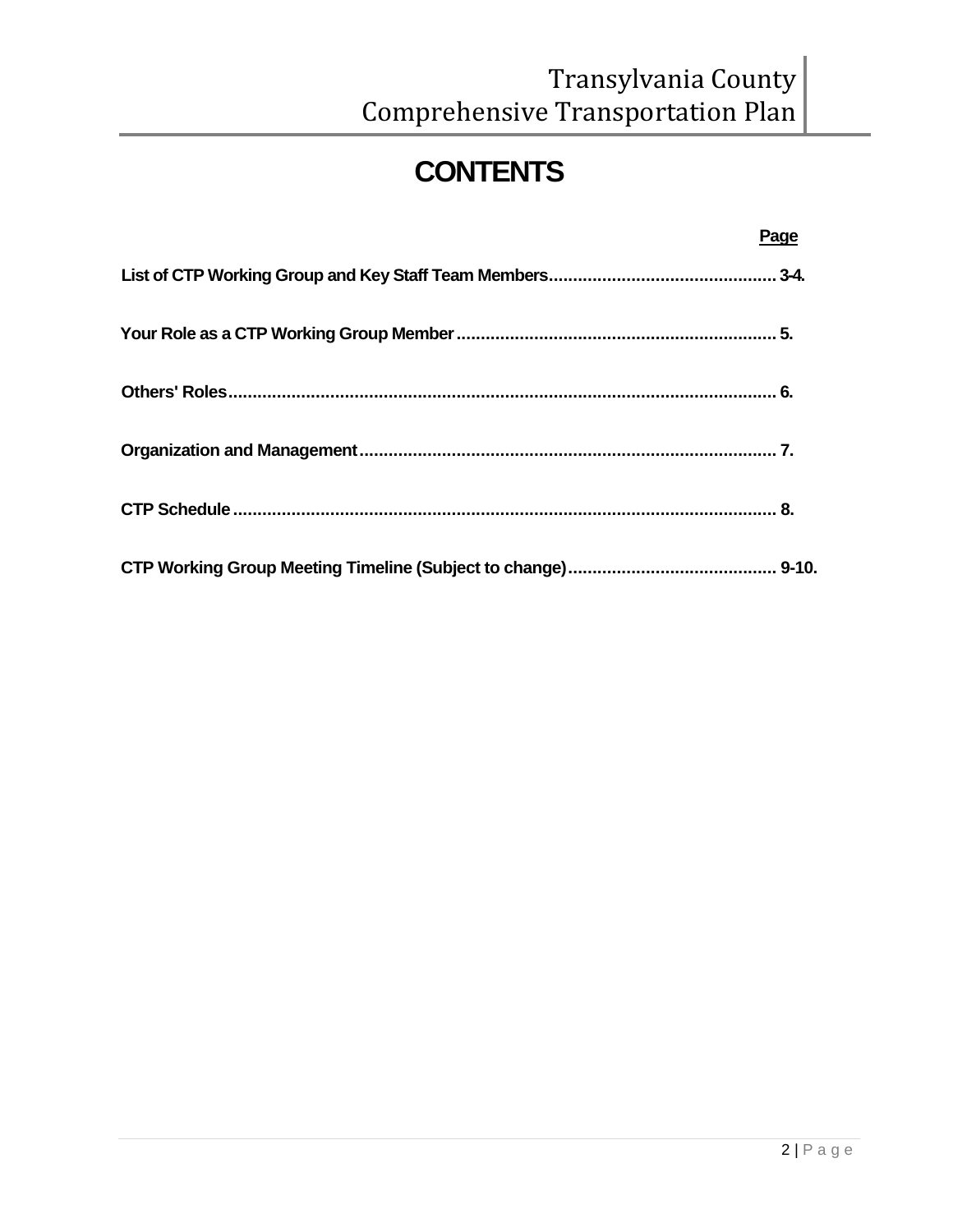## STEERING COMMITTEE FOR THE TRANSYLVANIA COUNTY

## COMPREHENSIVE TRANSPORTATION PLAN

#### **CTP Core Working Group Members & Their Chosen Representatives**

|                                                  | HUIL UNUUUN KUPLUUUNTUU<br><b>Working Group</b> |                                                                      |
|--------------------------------------------------|-------------------------------------------------|----------------------------------------------------------------------|
|                                                  | <b>Member</b>                                   |                                                                      |
| <b>Stakeholder</b>                               | Representative                                  | <b>Email</b>                                                         |
| <b>County and Municipal Representatives</b>      |                                                 |                                                                      |
| <b>Transylvania County</b>                       | <b>Joy Fields</b>                               | joy.fields@transylvaniacounty.org                                    |
| Transylvania County TAC / City<br>of Brevard     | Daniel Cobb                                     | Daniel.Cobb@cityofbrevard.com                                        |
| City of Brevard                                  | Aaron Bland                                     | Aaron.bland@cityofBrevard.com                                        |
| Town of Rosman                                   | <b>Brian Shelton</b>                            | rosmantown@comporium.net                                             |
|                                                  |                                                 |                                                                      |
| <b>County TAC Members</b>                        |                                                 |                                                                      |
| <b>Transylvania County TAC</b>                   | David Carter                                    | cptdcarter@hotmail.com                                               |
| Transylvania County TAC                          | Richard R. Houck                                | rrhouck08@yahoo.com                                                  |
| Transylvania County TAC /<br>Town of Rosman      | Jimmy Whitmire                                  | 806 Whitmire Road, Brevard, NC<br>28712, (828-862-4231/828-577-5442) |
| Transylvania County TAC                          | Mark Tooley                                     | marktooley@citcom.net                                                |
| <b>Transylvania County TAC</b>                   | <b>Scott McCall</b>                             | stmccall@citcom.net                                                  |
|                                                  |                                                 |                                                                      |
| <b>Advisory Members</b>                          |                                                 |                                                                      |
| Transylvania Econ. Alliance                      | <b>Eric Caldwell</b>                            | eric@transylvaniaalliance.com                                        |
| <b>Transit Provider</b>                          | April Alm                                       | April.Alm@transylvaniacounty.org                                     |
| Tourism                                          | <b>Clark Lovelace</b>                           | clark@brevardncchamber.org                                           |
| Blue Ridge C.C.                                  | Glenda McCarson                                 | glendamc@blueridge.edu                                               |
| <b>Brevard College</b>                           | David Joyce                                     | joycedc@brevard.edu                                                  |
| Transylvania Co. Schools (K-12)                  | Alan Justice                                    | ajustice@tcsnc.org                                                   |
| <b>Special Destinations</b>                      | Jeff Owenby                                     | jowenby@fs.fed.us                                                    |
| <b>Agricultural Community</b>                    | Joffrey Merrill                                 |                                                                      |
| Planning Board, Business<br>Owner                | Mac McNeely                                     | mmcneely@mcneelyco.com                                               |
| Pedestrian advocate                              | <b>Mark Burrows</b>                             |                                                                      |
| <b>NCDOT Division Engineer</b>                   | Brian Burch or designee                         | brianburch@ncdot.gov                                                 |
| Transylvania County<br><b>Emergency Services</b> | Kate Hayes                                      | kate.hayes@transylvaniacounty.org                                    |
|                                                  |                                                 |                                                                      |
|                                                  |                                                 |                                                                      |
|                                                  |                                                 |                                                                      |
|                                                  |                                                 |                                                                      |
|                                                  |                                                 |                                                                      |
|                                                  |                                                 |                                                                      |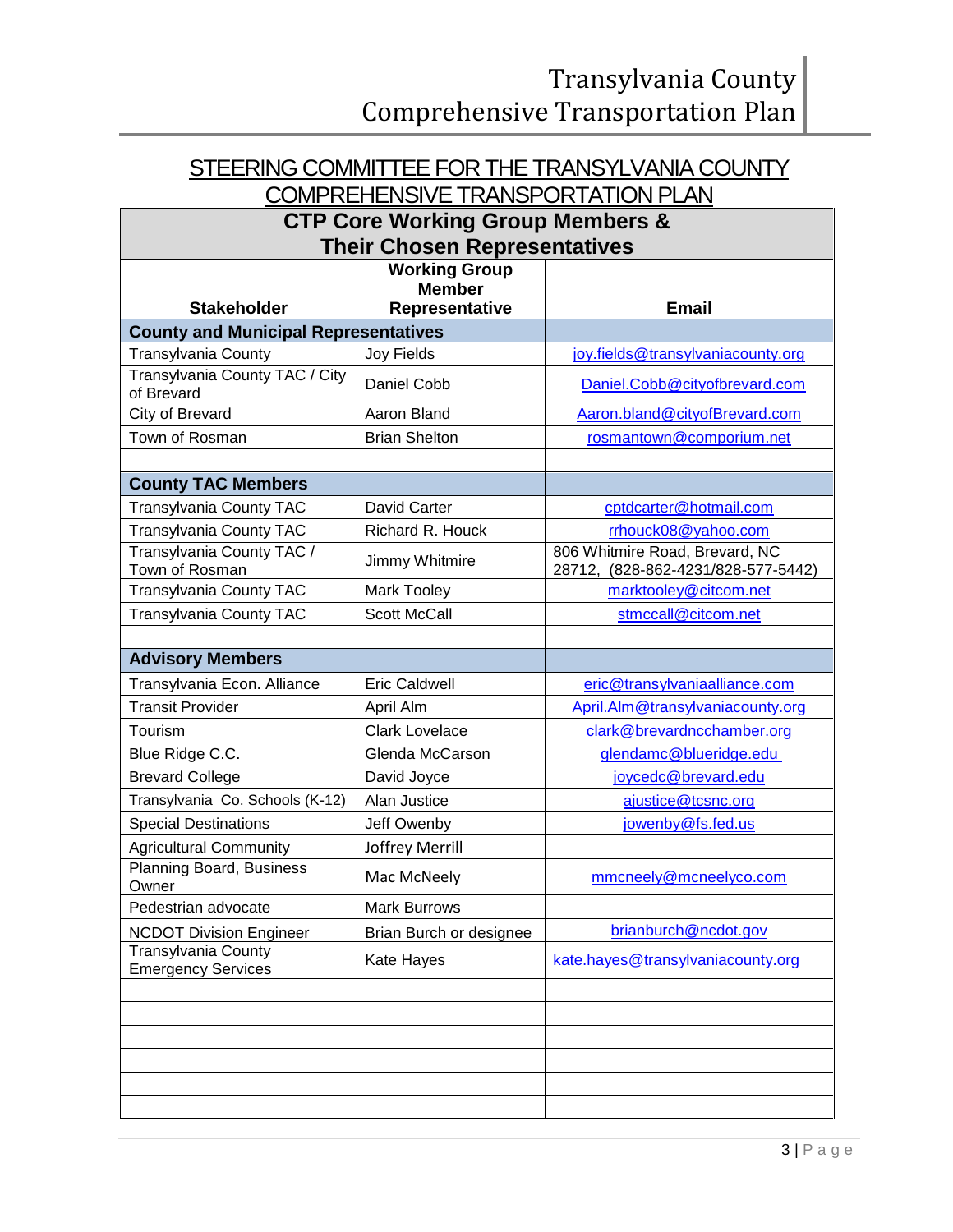| <b>Advisory Working Group Members</b>                     |                                        |                                    |  |  |
|-----------------------------------------------------------|----------------------------------------|------------------------------------|--|--|
| <b>Transylvania County</b><br><b>Emergency Services</b>   | <b>Kevin Shook</b>                     | Kevin.Shook@transylvaniacounty.org |  |  |
| Town of Rosman                                            | <b>Jake Dalton</b>                     |                                    |  |  |
| <b>Transit Rider</b>                                      | <b>Transit Provider will</b><br>Select |                                    |  |  |
| <b>Rosenwald Community</b>                                | Nicola Karesh                          | nicola@comporium.net               |  |  |
| <b>Limited English Proficiency</b>                        | Judith Nebrig                          | JudithNebrig@comporium.net         |  |  |
| Military/Veterans/TNRC                                    | Lee McMinn                             | leemcminn@comporium.net            |  |  |
| Military/Veterans                                         | <b>Emmett Casiato</b>                  | emmettcasciato@gmail.com           |  |  |
| <b>Industrial /Commercial</b>                             | <b>Brian Spots</b>                     | brian@oskarblues.com               |  |  |
| <b>Blue Ridge Community Health</b>                        | Amy Marquez                            | amarquez@brchs.com                 |  |  |
| <b>Special Destinations</b>                               | Jessica Whitmire                       |                                    |  |  |
| Camps                                                     | <b>Jeff Carter</b>                     | jeff@rockbrookcamp.com             |  |  |
| Camps                                                     | <b>Grant Bullard</b>                   |                                    |  |  |
| <b>Pisgah Forest Community</b>                            | Don Surrette                           |                                    |  |  |
| City of Brevard Fire Dept.                                | Robert Cooper                          | Bobby.Cooper@CityofBrevard.com     |  |  |
|                                                           |                                        |                                    |  |  |
| <b>NCDOT, Division 14</b>                                 |                                        |                                    |  |  |
| <b>Division Planning Engineer</b>                         | <b>Stephen Williams</b>                | sjwilliams@ncdot.gov               |  |  |
| <b>Division Corridor Engineer</b>                         | <b>Troy Wilson</b>                     | tswilson@ncdot.gov                 |  |  |
|                                                           |                                        |                                    |  |  |
| <b>Key Staff Team</b>                                     |                                        |                                    |  |  |
| Land of Sky RPO                                           | Vicki L. Eastland                      | vicki.eastland@landofsky.org       |  |  |
| Land of Sky RPO                                           | <b>Nick Kroncke</b>                    | nick@landofsky.org                 |  |  |
| <b>NCDOT</b> - Transportation<br><b>Planning Division</b> | <b>Daniel Sellers</b>                  | dcsellers1@ncdot.gov               |  |  |

Г

 $\overline{\phantom{0}}$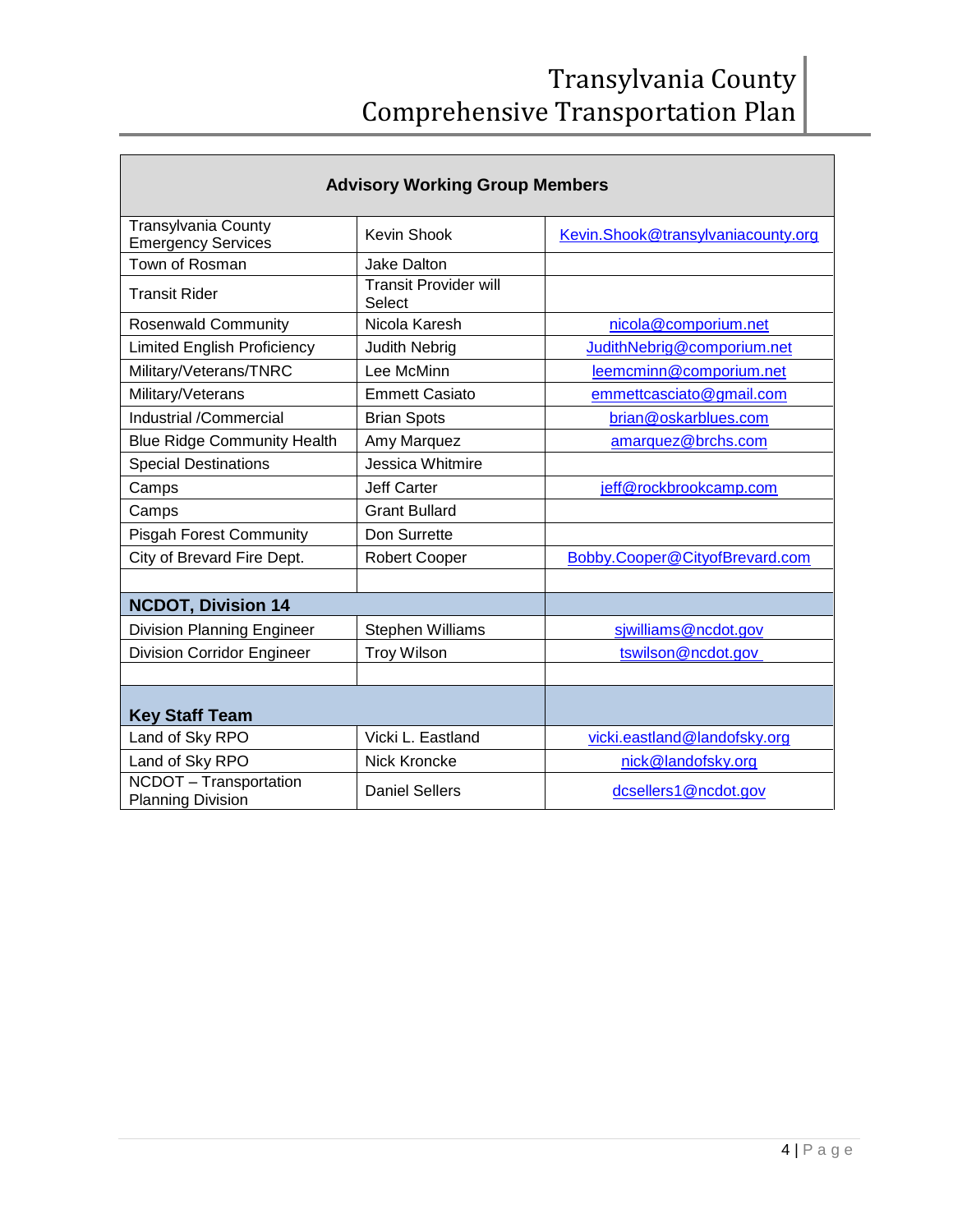### **YOUR ROLE AS A CTP Working Group MEMBER**

**1.** Your role as a Working Group member is critically important to the success of the Comprehensive Transportation Plan (CTP):

#### o **UNIQUE PERSPECTIVE:**

You represent a unique local viewpoint from within the community; you know the area well—its people and its resources. You have a feeling for what types of policies and strategies may work and what types may not.

#### o **PLAN DEVELOPMENT:**

You should provide perspective and insight on information gathered as well as feedback on potential transportation improvements as they are developed. In doing so, you will play a critical part in shaping the future transportation network for decades to come. At the same time, you are not being asked to be a planner or writer; rather, you are to be a *sounding board for* the residents of the area.

#### o **NETWORKING AND RECRUITMENT:**

You know others in the area who have a keen interest in the way in which the area's future transportation needs should be managed. These others may include friends, neighbors, business associates, or others vitally interested in the future of the area. By inviting these individuals to participate in the planning process, you can help make sure that all important viewpoints are embodied in the plan.

#### o **PUBLIC MEETINGS FACILITATION AND SUPPORT:**

During the course of the project, you may be asked to help facilitate public meetings. Specific roles will be discussed and agreed upon before each meeting and may include: greeting/ signing people in, facilitating small groups, promoting discussion, summarizing meeting results, assisting with meeting room set up or take down, etc.

#### o **PLAN PRESENTATION AND RECOMMENDATION.**

At the conclusion of the planning process, you may be asked to participate in the presentation of the CTP to the City of Brevard, the Town of Rosman, and Transylvania County for their consideration of adoption. After mutual adoption, the plan will be presented to the Land of Sky RPO TAC for endorsement and to the NCDOT Board of Transportation for adoption.

#### o **VOTING STRUCTURE.**

In the event that a group consensus cannot be reached, a voting structure has been set up for the CTP Working Group. Each government (municipality, county, and NCDOT-Division) will have one vote. The designated vote caster will be recorded at the first meeting of the working group.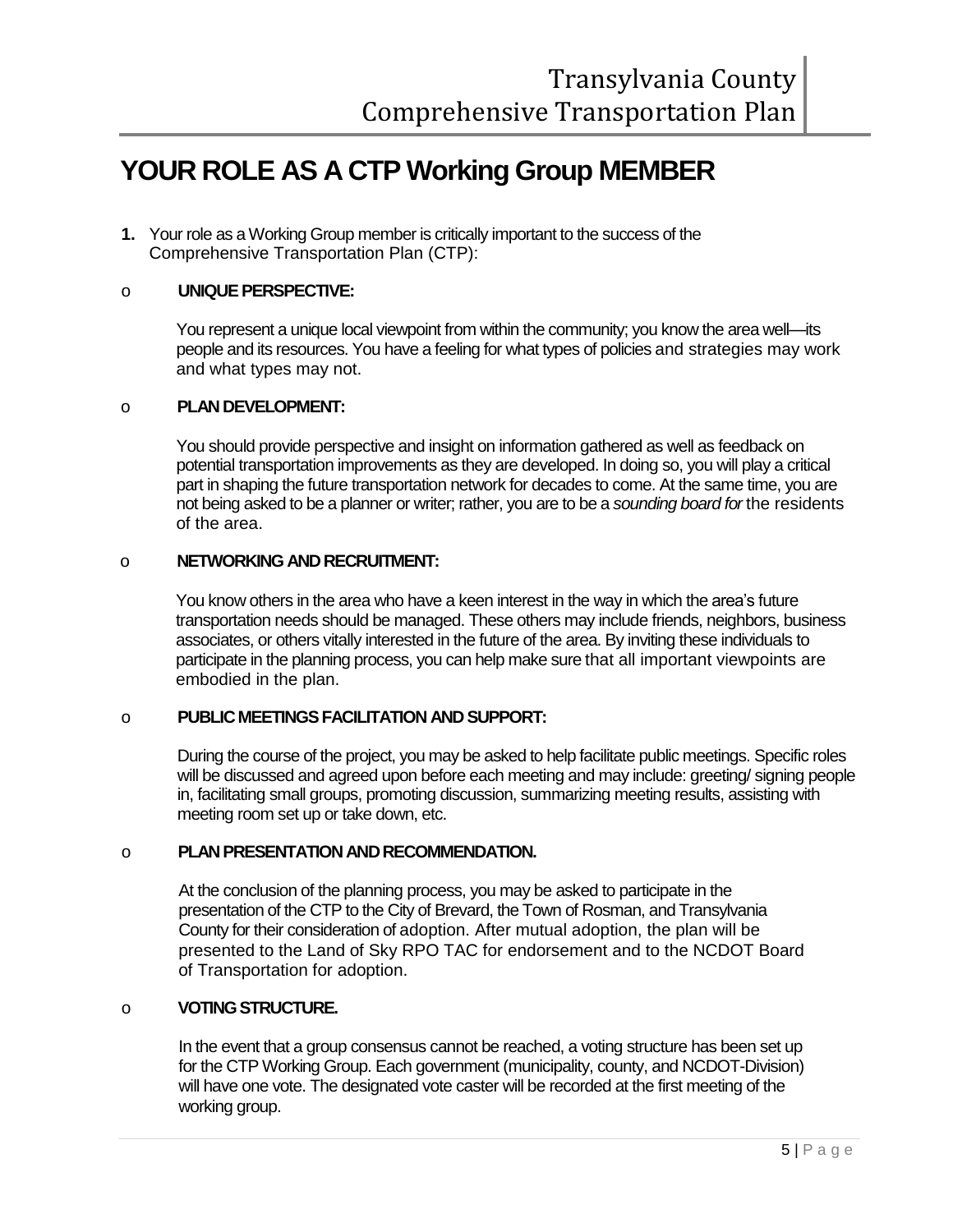### **OTHERS ROLES**

#### **2. Transylvania Transportation Advisory Committee (TAC):**

As the appointed county board most involved in transportation issues, the TAC serves as the primary steering committee for the CTP. The TAC will have oversite and review of the CTP process and will be consulted any time the Working Group is ready to engage the public or governing boards. The TAC will review and approve any Draft CTP before it is presented for adoption. The TAC may also be invited to participate in joint sessions for the plan so as to provide comments on the plan directly to the CTP Working Group.

#### **3. RESOURCE ADVISORS:**

Because there are so many interest groups and agencies involved in area issues, it will be important to proactively seek input from these various groups and agencies during the planning process. Representatives of stakeholder groups and agencies will be invited to participate as Resource Advisors for the Comprehensive Transportation Plan. Their perspectives and insights will be gathered through meetings and other communications. Examples of Resource Advisors may include local homebuilders, realtors, environmental groups, transportation officials, utilities providers, and local government officials from nearby jurisdictions.

#### **4. CITIZEN ADVISORS:**

In addition to involved agencies and organized groups, the Comprehensive Transportation Plan will also need to include the views of area citizens who have a vital interest in the area but who may not be part of an organized group. Any individual can be a Citizen Advisor to the plan simply by attending the scheduled public meetings for the plan. Citizen Advisors may be recruited to attend these meetings, in part, by members of the CTP Working Group. This active recruitment is designed to involve a broad cross section of area residents in formulating the plan.

#### **5. KEY STAFF:**

#### Land of Sky Rural Planning Organization (LOS RPO)

**Vicki Eastland, with the Land of Sky Rural Planning Organization's Planner**, will serve as the staff person charged with administrating the Comprehensive Transportation Plan. She will be working with committee members for the mechanics of meeting arrangements, such as securing meeting places, maintaining mailing lists, distributing draft reports, notices, agendas, and for facilitating the meetings of the Working Group, Steering Committee, and the general public during plan preparation. She will set meeting agendas and will help keep discussions focused and moving forward.

#### NCDOT - TPD

**Daniel Sellers, with NCDOT - Transportation Planning Division**, working closely with the LOSRPO**,** will be responsible for guiding the Steering Committee through the CTP process, data gathering, technical analysis of the overall transportation system, and will be responsible for producing the preliminary and final drafts of the CTP maps and CTP report. He will suggest meeting agendas for consideration and will help keep discussions focused and moving forward. Near the end of the planning process, he will also assist the CTP Working Group in reviewing the preliminary draft of the Plan with the City of Brevard Council, the Town of Rosman Alderman, Transylvania TAC, and Transylvania County Board of Commissioners.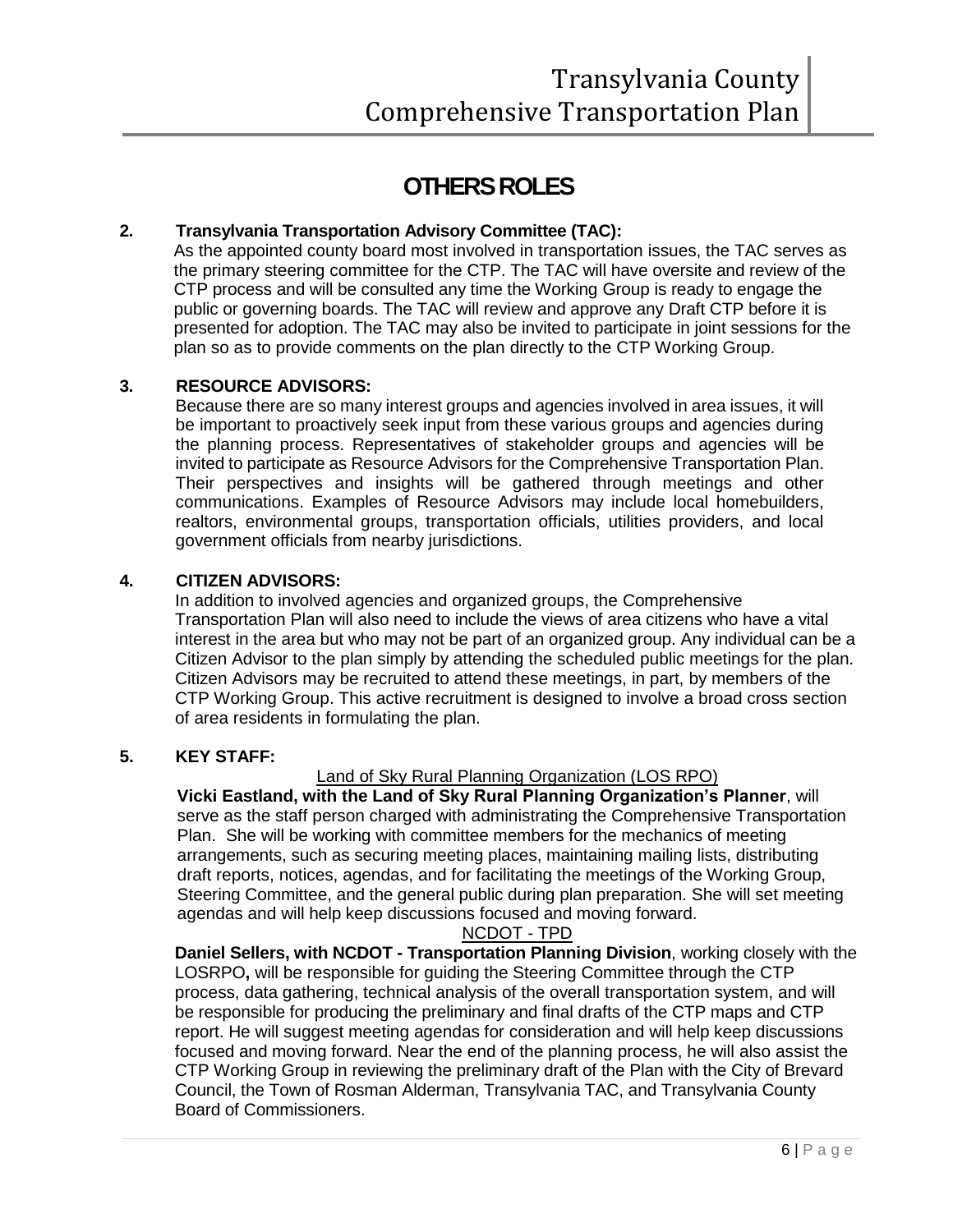### **Transylvania County Comprehensive Transportation Plan Organization and Management**

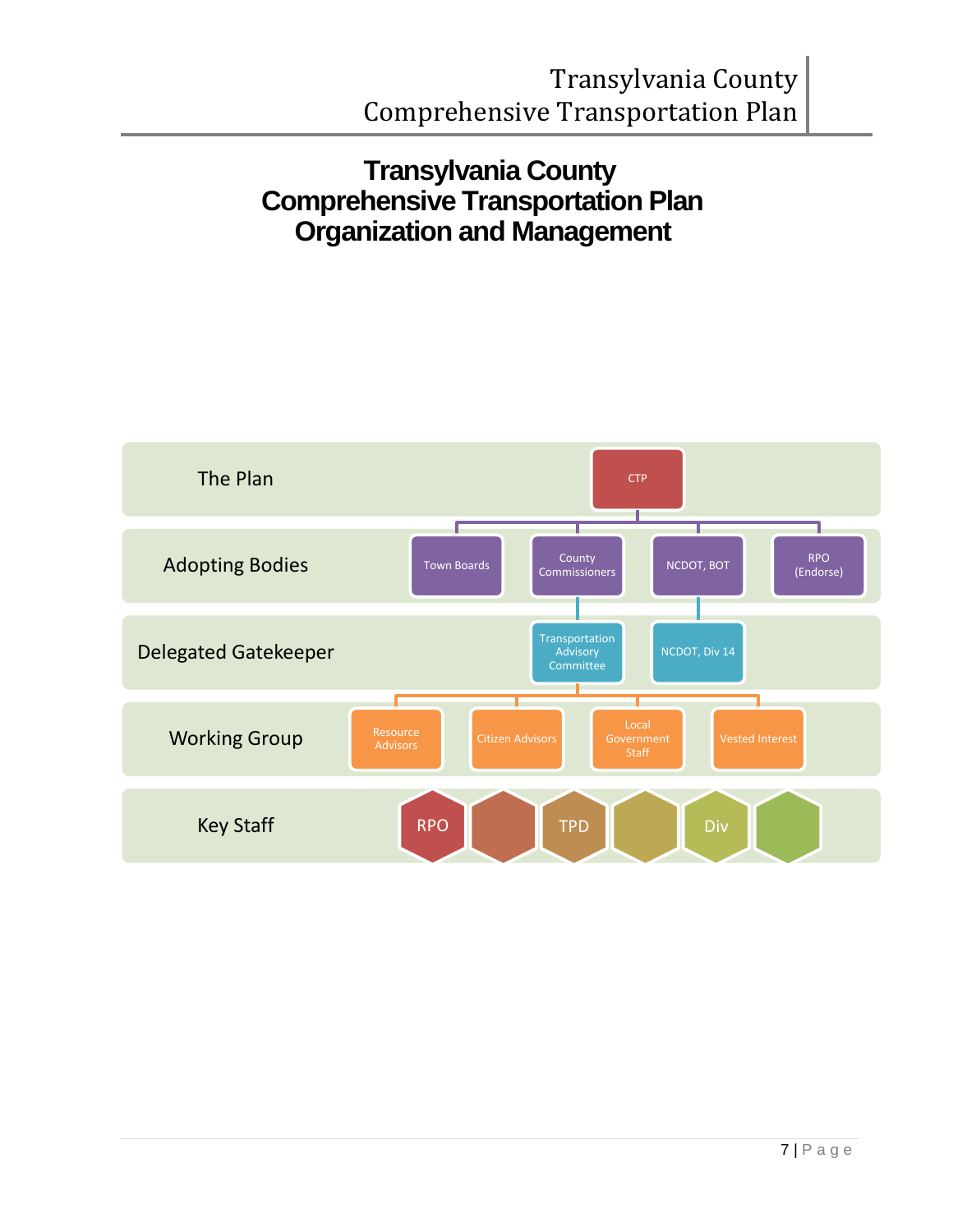### **Tentative CTP Study Schedule**

| <b>Start of Study Letter</b>         | (Month 1)        |  |
|--------------------------------------|------------------|--|
| <b>First CTP Meeting</b>             | (Month 2)        |  |
| <b>Develop CTP Vision</b>            | (Month 2)        |  |
| <b>Collect/Forecast SE Data</b>      | <b>Completed</b> |  |
| <b>Develop Analysis Tool</b>         | <b>Completed</b> |  |
| <b>Deficiency Analysis</b>           | (Month 2-3)      |  |
| <b>Develop Draft CTP</b>             | (Month 8)        |  |
| <b>Draft CTP to Locals</b>           | (Month 10)       |  |
| <b>Local Adoption(s)</b>             | (Month 12)       |  |
| <b>End of Working Group Meetings</b> |                  |  |

| <b>NCDOT Adoption</b>       | (Month $14$ ) |
|-----------------------------|---------------|
| <b>CTP Maps Distributed</b> | (Month $15$ ) |
| <b>Documentation</b>        | (Month 18)    |
| <b>Study Close Out</b>      | (Month 18)    |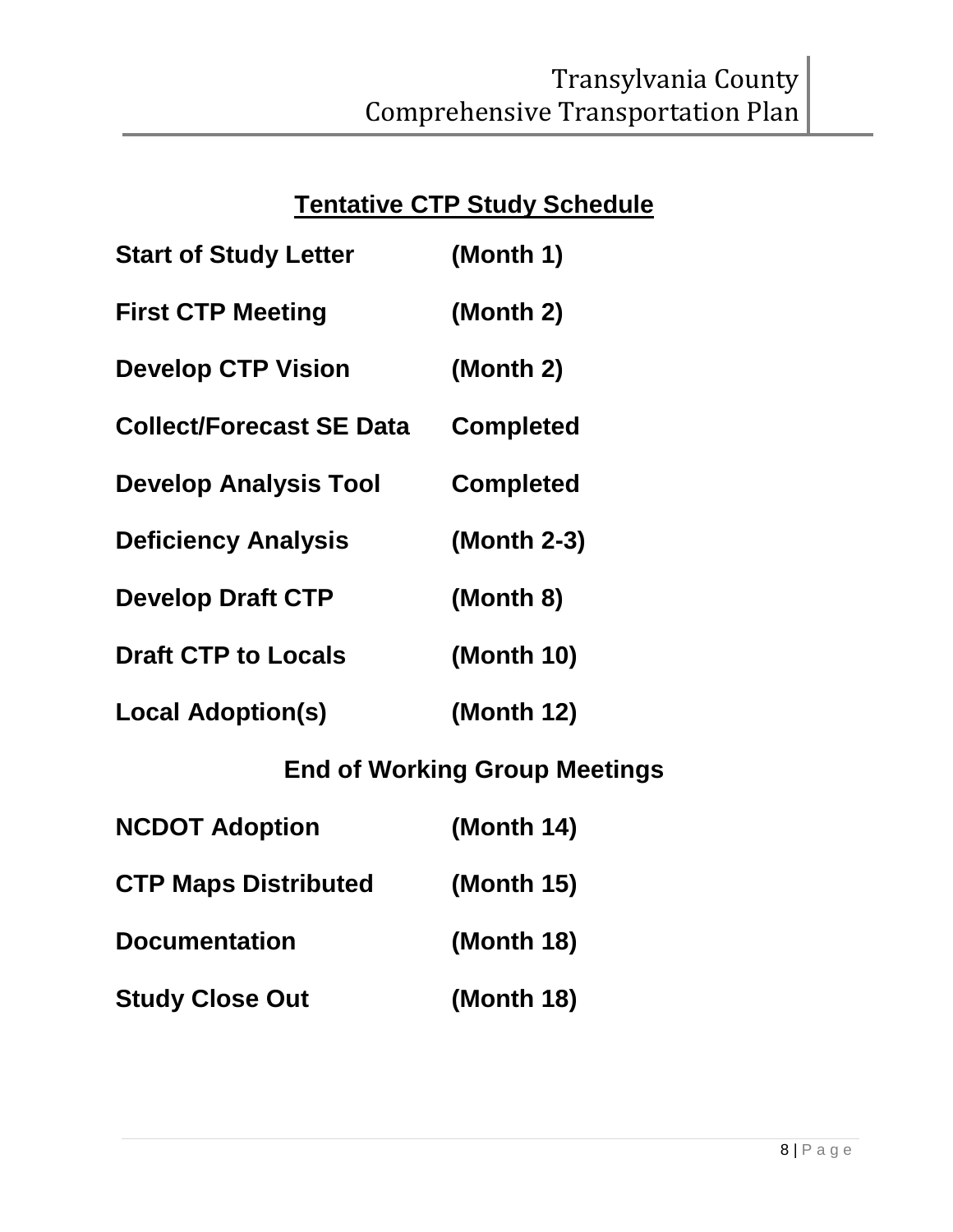### **Transylvania County CTP Timeline –**

**Preliminary meeting element breakdown, based on work completed to date, and TPD default practices. Meetings can and will be changed to meet the needs of individual CTPs, and the working group's priorities.**

**Meetings will tentatively be the X DAY of the month at TIME unless otherwise stated.**

**First Meeting** – First CTP Committee Meeting: Base Maps – What (highway map) streets to include in the CTP. Review of the Public Input CTP Survey. Brainstorm vision statement and objectives. Initial presentation of Deficiency Maps. Establish future dates and times for CTP Steering Committee meetings.

#### **Public Involvement – The survey is usually distributed and made available for a minimum of thirty days.**

**Month 2** – Complete the Draft Vision Statement and Goals and Objectives. Review responses to the Public Input CTP Survey. There may be a possible refinement of Vision, Goals, and Objectives based on Survey results. Present Highway capacity (2010 & 2040), crash, and bridge deficiency data, and solicit preliminary recommendations of ways to address the deficiencies.

**Month 3 (based on availability, this may be one or two meetings)** – Discuss the three multi-model components of the CTP. This includes:

- Transit component of the CTP. This usually includes someone with the local transit authority sharing what is there now, what is on their 5 year plan and what they feel is reasonable for the planning period (to 2040). We can also discuss potential Park and Ride lots.
- Bicycle component of the CTP. It will include discussion about what currently exists for cyclists, and, based on the goals and objectives, where improvements and new facilities need to go. The Transylvania County-Wide Bike Plan will be the basis of this discussion.
- Pedestrian component of the CTP. It will include discussion about what currently exists for pedestrians, and, based on the goals and objectives, where improvements and new facilities need to go

#### **Month 5-6 – Public Involvement: There is the option for public engagement (workshop) at this point where the deficiency maps are shown and ways to address the deficiencies are solicited.**